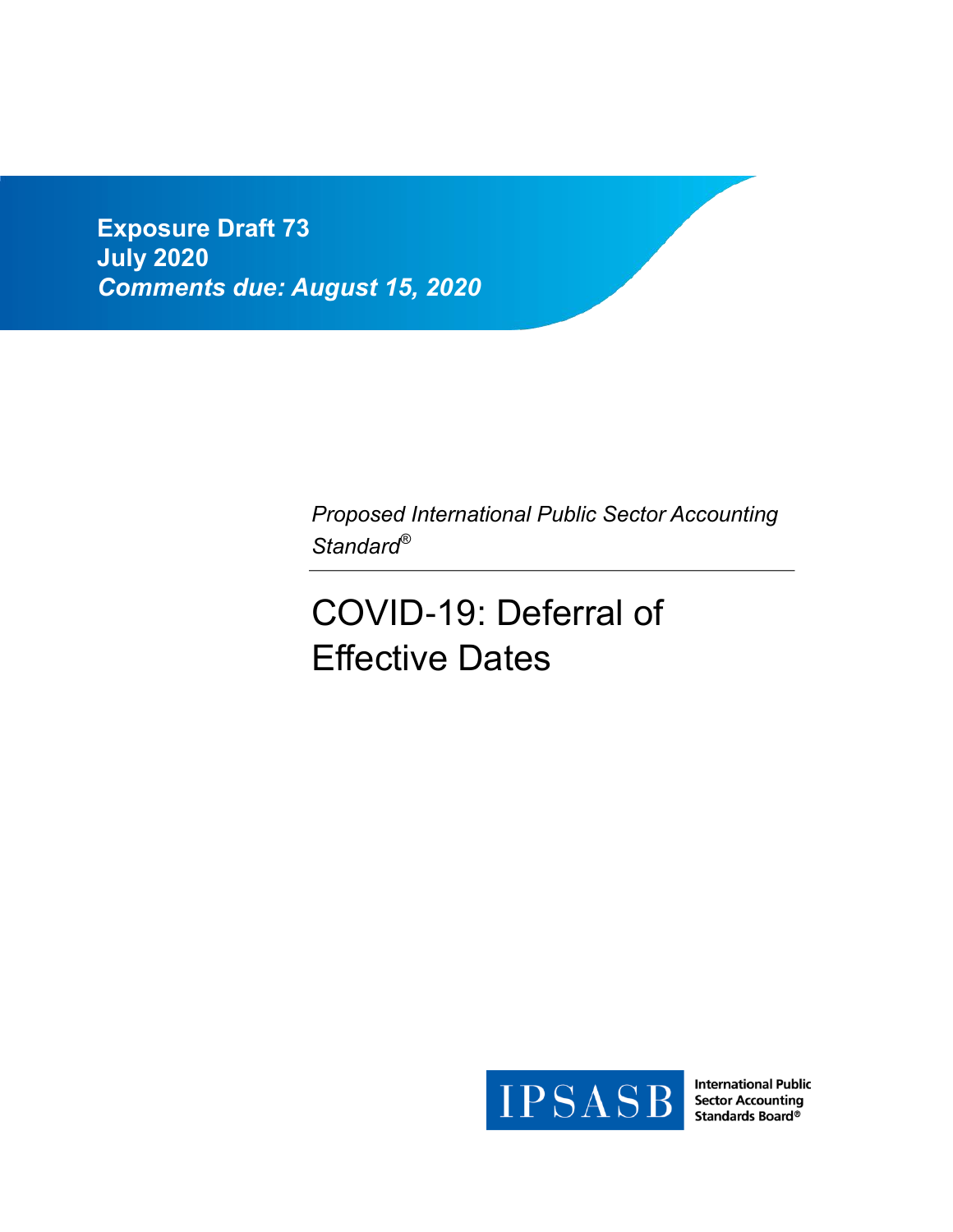

**International Public Sector Accounting** Standards Board®

This document was developed and approved by the International Public Sector Accounting Standards Board<sup>®</sup> (IPSASB<sup>®</sup>).

The objective of the IPSASB is to serve the public interest by setting high-quality public sector accounting standards and by facilitating the adoption and implementation of these, thereby enhancing the quality and consistency of practice throughout the world and strengthening the transparency and accountability of public sector finances.

In meeting this objective the IPSASB sets IPSAS™ and Recommended Practice Guidelines (RPGs) for use by public sector entities, including national, regional, and local governments, and related governmental agencies.

IPSAS relate to the general purpose financial statements (financial statements) and are authoritative. RPGs are pronouncements that provide guidance on good practice in preparing general purpose financial reports (GPFRs) that are not financial statements. Unlike IPSAS RPGs do not establish requirements. Currently all pronouncements relating to GPFRs that are not financial statements are RPGs. RPGs do not provide guidance on the level of assurance (if any) to which information should be subjected.

The structures and processes that support the operations of the IPSASB are facilitated by the International Federation of Accountants $^\circ$  (IFAC $^\circ$ ).

Copyright © July 2020 by the International Federation of Accountants (IFAC). For copyright, trademark, and permissions information, please see [page 21.](#page-20-0)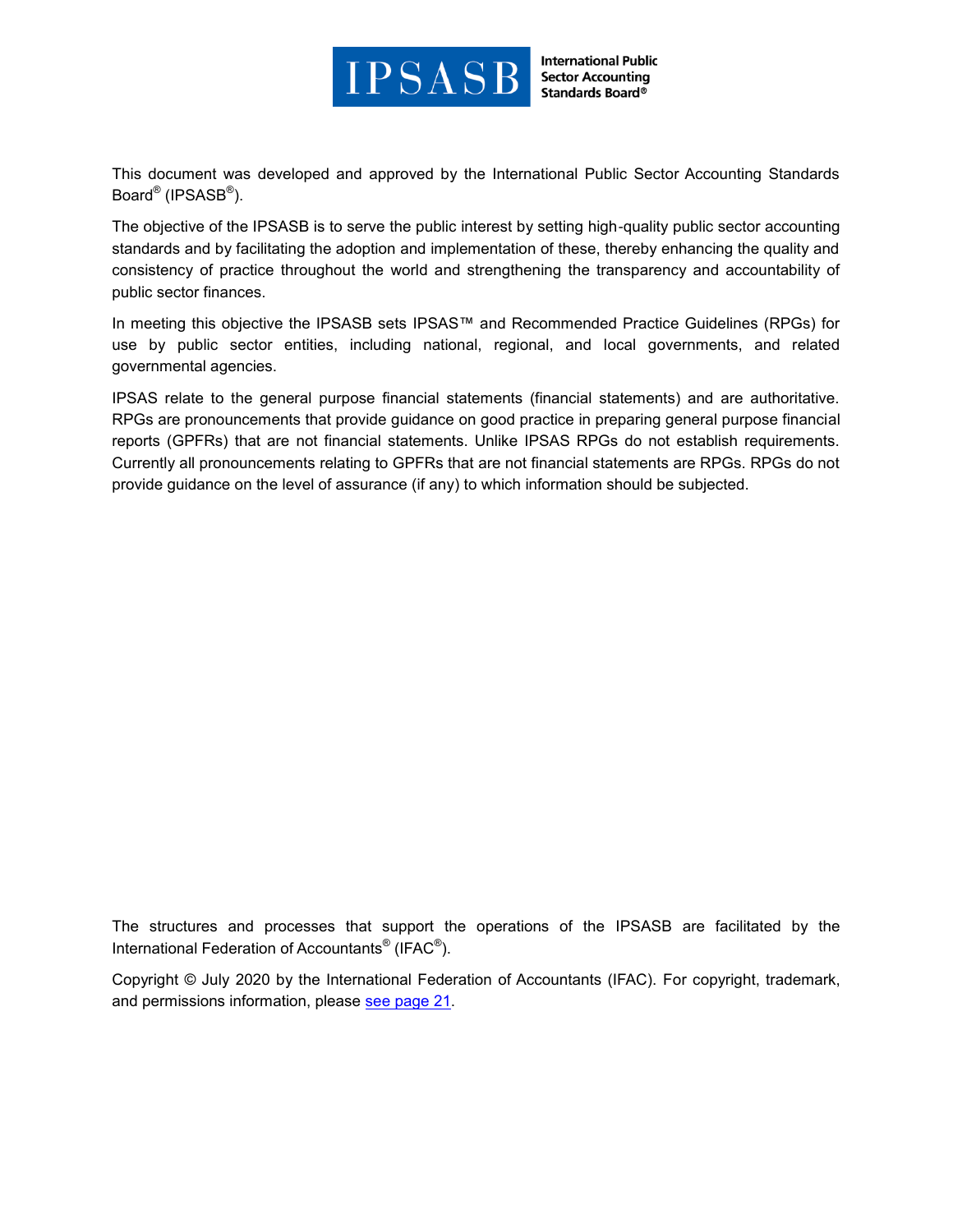### **REQUEST FOR COMMENTS**

This Exposure Draft, *COVID-19: Deferral of Effective Dates*, was developed and approved by the International Public Sector Accounting Standards Board<sup>®</sup> (IPSASB<sup>®</sup>).

The proposals in this Exposure Draft may be modified in light of comments received before being issued in final form. **Comments are requested by August 15, 2020.**

Respondents are asked to submit their comments electronically through the IPSASB website, using the ["Submit a Comment"](http://www.ifac.org/publications-resources/recommended-practice-guideline-reporting-long-term-sustainability-public-sect) link. Please submit comments in both a PDF and Word file. Also, please note that first-time users must register to use this feature. All comments will be considered a matter of public record and will ultimately be posted on the website. This publication may be downloaded from the IPSASB website: www.ipsasb.org. The approved text is published in the English language.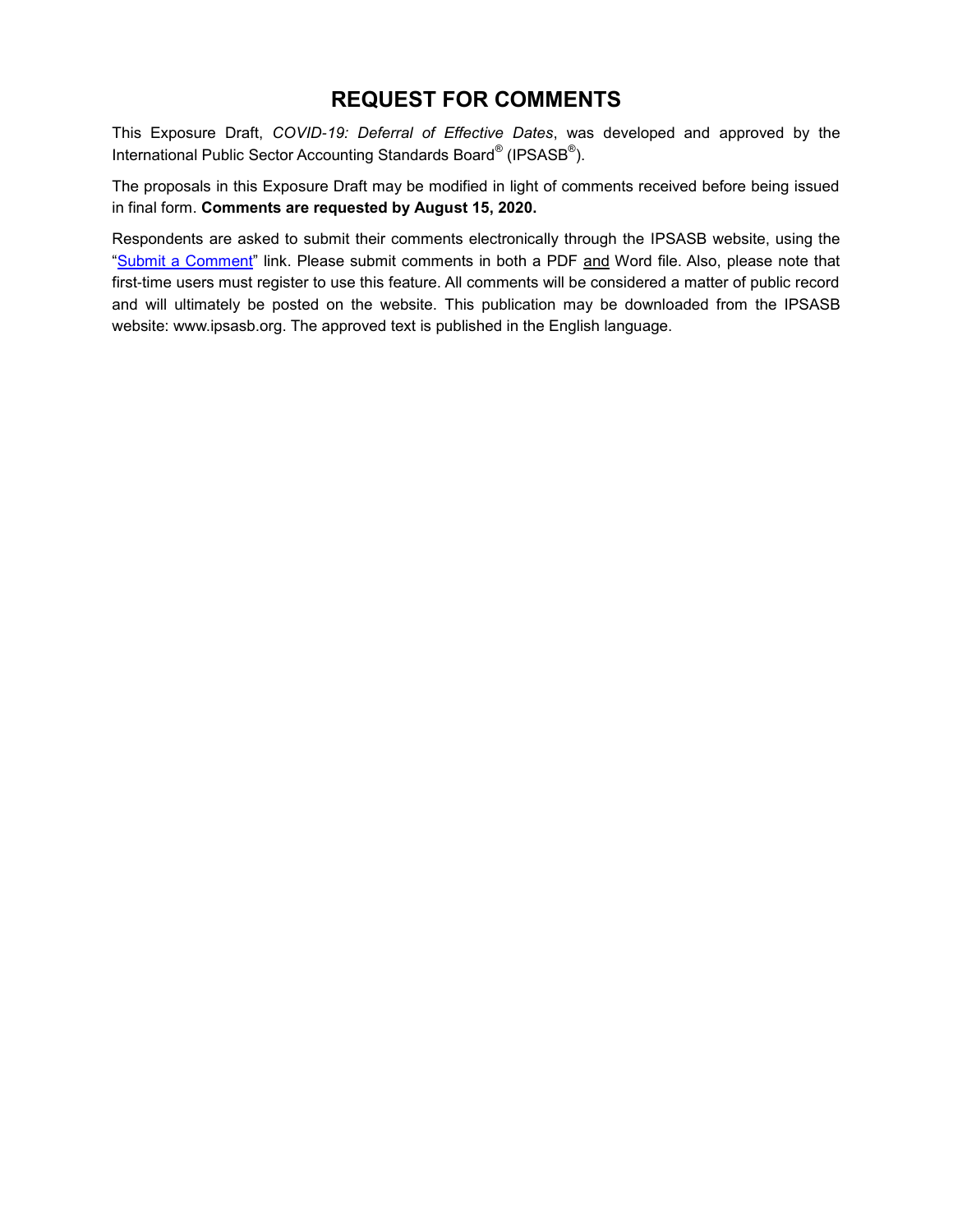# **COVID-19: DEFERRAL OF EFFECTIVE DATES**

#### **CONTENTS**

|                                                                                                                                                                                    | Page |
|------------------------------------------------------------------------------------------------------------------------------------------------------------------------------------|------|
|                                                                                                                                                                                    |      |
|                                                                                                                                                                                    |      |
|                                                                                                                                                                                    |      |
|                                                                                                                                                                                    |      |
|                                                                                                                                                                                    |      |
| 3 - Amendments to Long-Term Interests in Associates and Joint Ventures (Amendments to<br>IPSAS 36) and Prepayment Features with Negative Compensation (Amendments to IPSAS 41)  14 |      |
| 4 - Amendments to Collective and Individual Services (Amendments to IPSAS 19) 16                                                                                                   |      |
|                                                                                                                                                                                    |      |
|                                                                                                                                                                                    |      |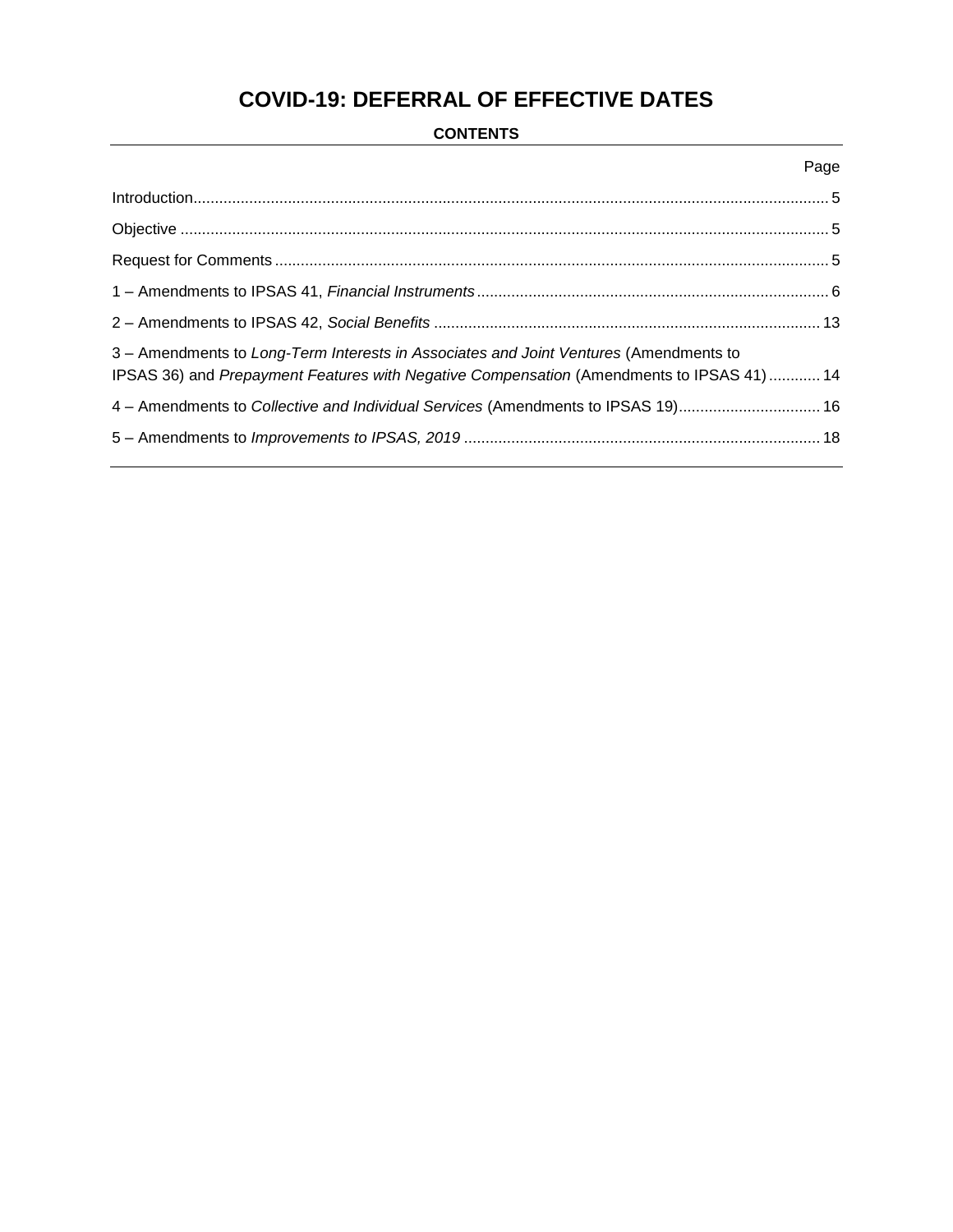## <span id="page-4-0"></span>**INTRODUCTION**

- 1. The IPSASB has recently published the following pronouncements which have effective dates of January 1, 2022:
	- (a) IPSAS 41, *Financial Instruments*;
	- (b) IPSAS 42, *Social Benefits*;
	- (c) *Long-term Interests in Associates and Joint Ventures* (Amendments to IPSAS 36) and *Prepayment Features with Negative Compensation* (Amendments to IPSAS 41);
	- (d) *Collective and Individual Services* (Amendments to IPSAS 19); and
	- (e) *Improvements to IPSAS, 2019*.
- 2. The COVID-19 pandemic has had a significant impact on constituents, therefore the IPSASB is proposing to defer the effective dates of those pronouncements by one year, to January 1, 2023.
- 3. The IPSASB is of the view that some constituents will require more time to prepare for the implementation of these new pronouncements in order to deal with the impact of the on-going pandemic.
- 4. Early application is permitted to the extent specified in each pronouncement as originally issued.

# <span id="page-4-1"></span>**OBJECTIVE**

5. The objective of Exposure Draft (ED 73), *COVID-19: Deferral of Effective Dates* is to propose the deferral of the effective dates of IPSAS 41, *Financial Instruments*, IPSAS 42, *Social Benefits*, *Longterm Interests in Associates and Joint Ventures* (Amendments to IPSAS 36) and *Prepayment Features with Negative Compensation* (Amendments to IPSAS 41), *Collective and Individual Services* (Amendments to IPSAS 19), and *Improvements to IPSAS, 2019* by one year, to January 1, 2023.

### <span id="page-4-2"></span>**REQUEST FOR COMMENTS**

6. The IPSASB welcomes comments on the deferral of the effective dates proposed in ED 73, *COVID-19: Deferral of Effective Dates*. Comments are most helpful if they indicate the specific paragraph or group of paragraphs to which they relate, contain a clear rationale and, where applicable, provide a suggestion for alternative wording.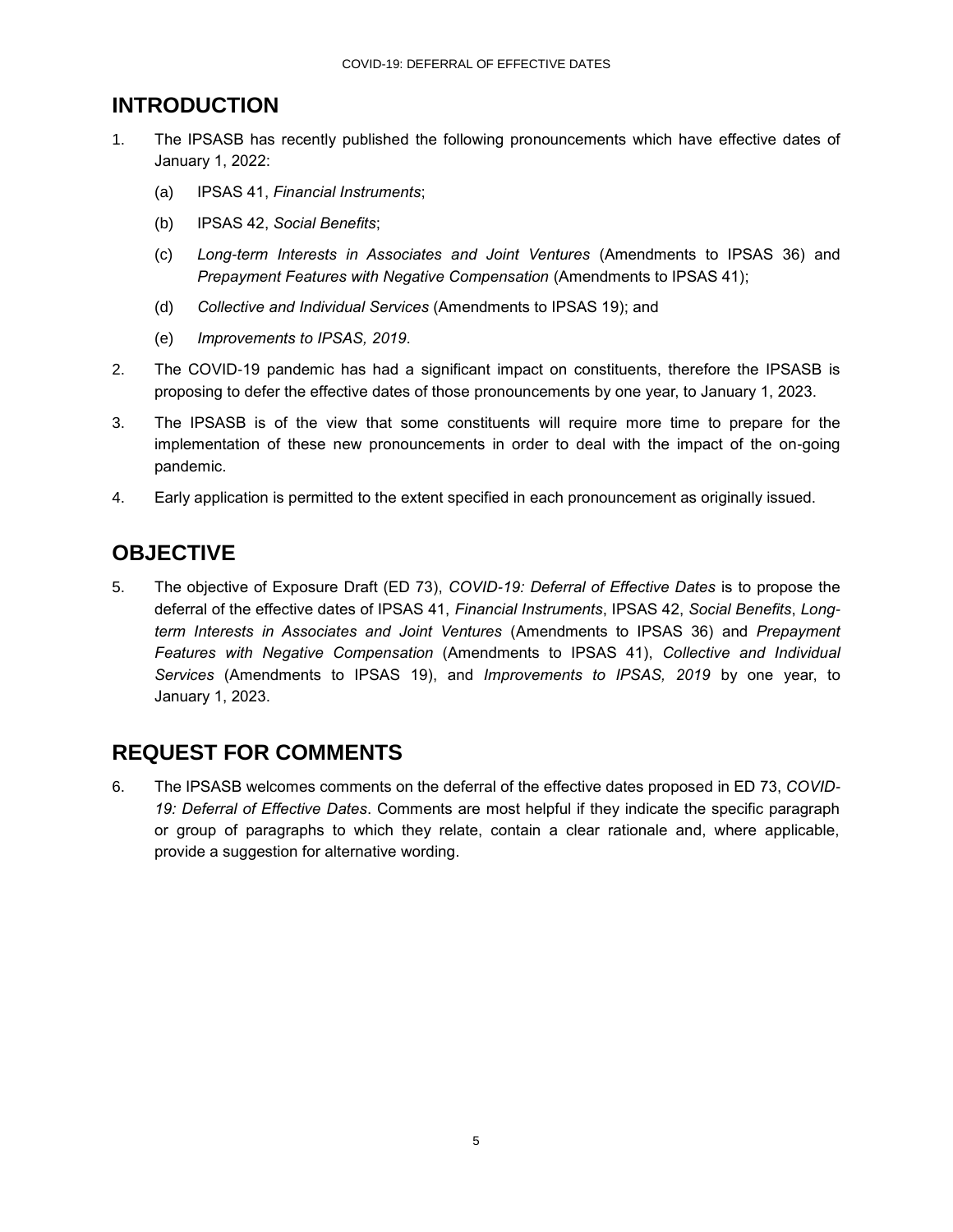# <span id="page-5-0"></span>**1 – AMENDMENTS TO IPSAS 41,** *FINANCIAL INSTRUMENTS*

#### **Amendments to IPSAS 41,** *Financial Instruments*

Paragraph 156 is amended. New text is underlined and deleted text is struck through.

#### **Effective date**

156. **An entity shall apply this Standard for annual periods beginning on or after January 1, 20222023. Earlier application is permitted. If an entity elects to apply this Standard early, it must disclose that fact and apply all of the requirements in this Standard at the same time (but see also paragraph 179). It shall also, at the same time, apply the amendments in Appendix D.**

### **Appendix D**

#### **Amendments to Other IPSAS**

#### **Amendments to IPSAS 1,** *Presentation of Financial Statements*

Paragraph 153L is amended. New text is underlined and deleted text is struck through.

#### **Effective Date**

…

153L. **Paragraphs 7, 79, 82, 101, 102 and 138 were amended and paragraphs 125A, 125B and 125C were added by IPSAS 41, issued in August 2018. An entity shall apply these amendments for annual financial statements covering periods beginning on or after January 1, 20222023. Earlier application is encouraged. If an entity applies the amendments for a period beginning before January 1, 20222023 it shall disclose that fact and apply IPSAS 41 at the same time.**

#### **Amendments to IPSAS 4,** *The Effects of Changes in Foreign Exchange Rates*

Paragraph 71D is amended. New text is underlined and deleted text is struck through.

#### **Effective Date**

…

71D. **Paragraphs 3, 4, 5, 31 and 61 were amended by IPSAS 41, issued in August 2018. An entity shall apply these amendments for annual financial statements covering periods beginning on or after January 1, 20222023. Earlier application is encouraged. If an entity applies the amendments for a period beginning before January 1, 20222023 it shall disclose that fact and apply IPSAS 41 at the same time.**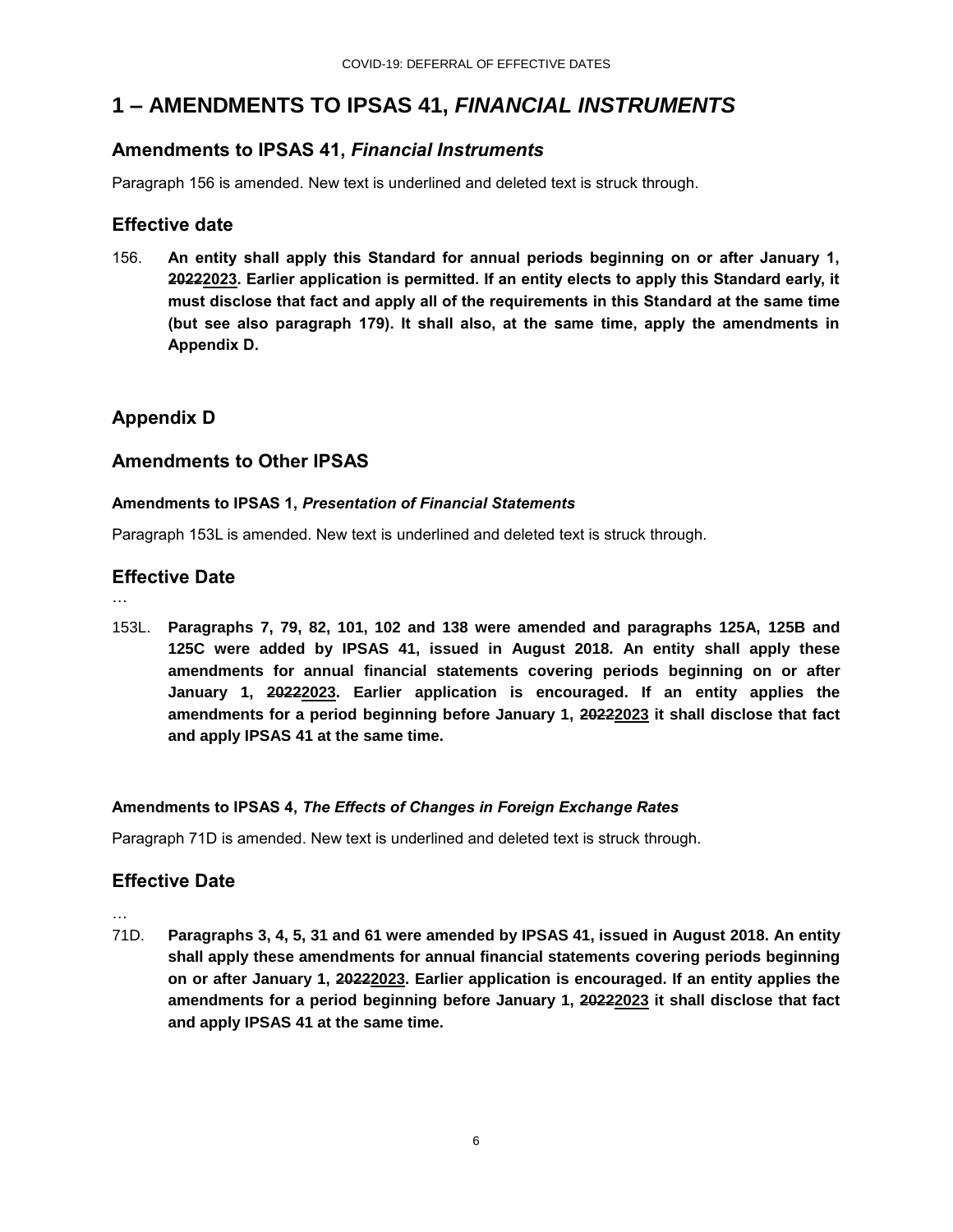#### **Amendments to IPSAS 9,** *Revenue from Exchange Transactions*

Paragraph 41D is amended. New text is underlined and deleted text is struck through.

#### **Effective Date**

…

…

41D. **Paragraph 10 was amended by IPSAS 41, issued in August 2018. An entity shall apply this amendment for annual financial statements covering periods beginning on or after January 1, 20222023. Earlier application is encouraged. If an entity applies the amendment for a period beginning before January 1, 20222023 it shall disclose that fact and apply IPSAS 41 at the same time.**

#### **Amendments to IPSAS 12,** *Inventories*

Paragraph 51E is amended. New text is underlined and deleted text is struck through.

#### **Effective Date**

51E. **Paragraph 2 was amended by IPSAS 41, issued in August 2018. An entity shall apply this amendment for annual financial statements covering periods beginning on or after January 1, 20222023. Earlier application is encouraged. If an entity applies the amendment for a period beginning before January 1, 20222023 it shall disclose that fact and apply IPSAS 41 at the same time.**

#### **Amendments to IPSAS 14,** *Events After the Reporting Date*

Paragraph 32F is amended. New text is underlined and deleted text is struck through.

#### **Effective Date**

…

32F. **Paragraph 11 was amended by IPSAS 41,** *Financial Instruments* **issued in August 2018. An entity shall apply this amendment for annual financial statements covering periods beginning on or after January 1, 20222023. Earlier application is encouraged. If an entity applies the amendment for a period beginning before January 1, 20222023 it shall disclose that fact and apply IPSAS 41 at the same time.**

#### **Amendments to IPSAS 19,** *Provisions, Contingent Liabilities and Contingent Assets*

Paragraph 111H is amended. New text is underlined and deleted text is struck through.

#### **Effective Date**

…

111H. **Paragraph 4 was amended by IPSAS 41, issued in August 2018. An entity shall apply this amendment for annual financial statements covering periods beginning on or after January 1, 20222023. Earlier application is encouraged. If an entity applies the amendment**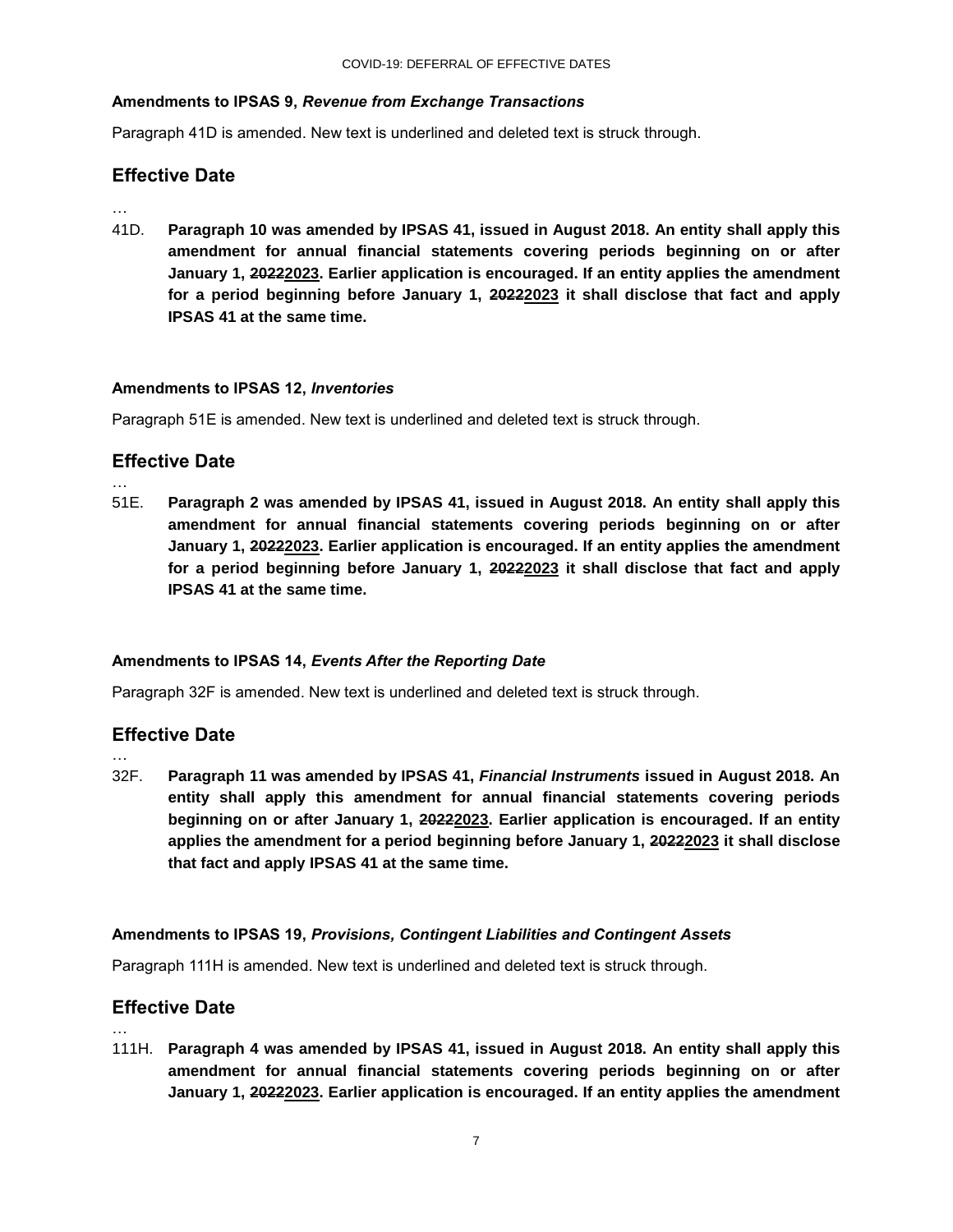**for a period beginning before January 1, 20222023 it shall disclose that fact and apply IPSAS 41 at the same time.**

#### **Amendments to IPSAS 21,** *Impairment of Non-Cash-Generating Assets*

Paragraph 82I is amended. New text is underlined and deleted text is struck through.

#### **Effective Date**

- …
- 82I. **Paragraphs 2, 9 and 13 were amended by IPSAS 41, issued in August 2018. An entity shall apply these amendments for annual financial statements covering periods beginning on or after January 1, 20222023. Earlier application is encouraged. If an entity applies the amendments for a period beginning before January 1, 20222023 it shall disclose that fact and apply IPSAS 41 at the same time.**

#### **Amendments to IPSAS 23,** *Revenue from Non-Exchange Transactions (Taxes and Transfers)*

Paragraph 124F is amended. New text is underlined and deleted text is struck through.

#### **Effective Date**

…

…

124F. **Paragraphs 43, 105A was amended by IPSAS 41, issued in August 2018. An entity shall apply this amendment for annual financial statements covering periods beginning on or after January 1, 20222023. Earlier application is encouraged. If an entity applies the amendment for a period beginning before January 1, 20222023 it shall disclose that fact and apply IPSAS 41 at the same time.**

#### **Amendments to IPSAS 26,** *Impairment of Cash Generating Assets*

Paragraph 126K is amended. New text is underlined and deleted text is struck through.

#### **Effective Date**

126K. **Paragraphs 2, 9 and 12 were amended by IPSAS 41, issued in August 2018. An entity shall apply these amendments for annual financial statements covering periods beginning on or after January 1, 20222023. Earlier application is encouraged. If an entity applies the amendments for a period beginning before January 1, 20222023 it shall disclose that fact and apply IPSAS 41 at the same time.**

#### **Amendments to IPSAS 28,** *Financial Instruments: Presentation*

Paragraph 60F is amended. New text is underlined and deleted text is struck through.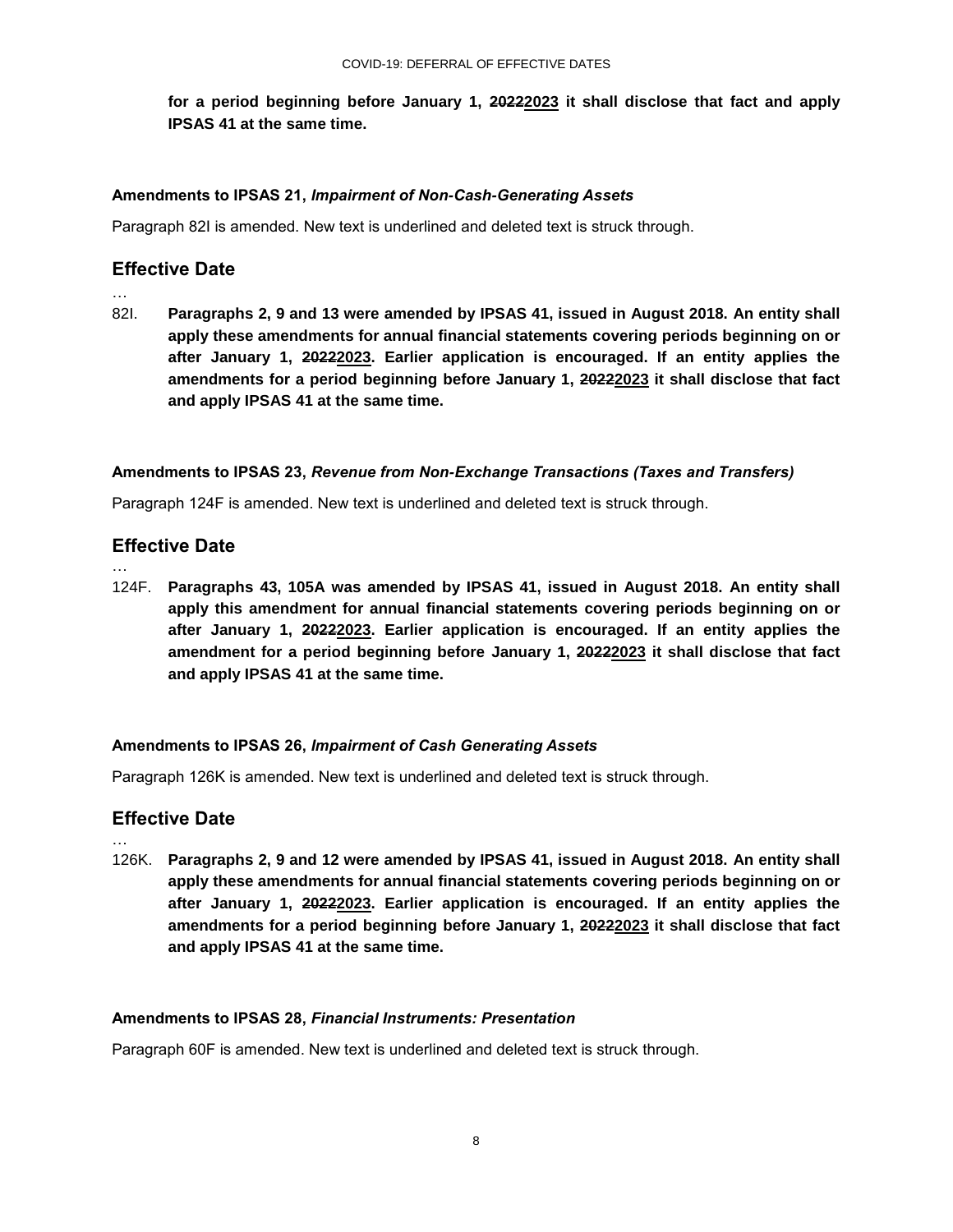#### **Effective Date**

…

60F. **Paragraphs 2, 3, 4, 9, 10, 14, 28, 36, 47, 48, AG2 and AG55 were amended, paragraph AG63 was deleted and paragraphs AG63A, AG63B, AG63C, AG63D, AG63E and AG63F were added by IPSAS 41, issued in August 2018. An entity shall apply these amendments for annual financial statements covering periods beginning on or after January 1, 20222023. Earlier application is encouraged. If an entity applies the amendments for a period beginning before January 1, 20222023 it shall disclose that fact and apply IPSAS 41 at the same time.**

#### **Amendments to IPSAS 29,** *Financial Instruments: Recognition and Measurement*

Paragraph 125H is amended. New text is underlined and deleted text is struck through.

#### **Effective Date**

…

125H. **Paragraphs 2, 9, 10, 80, 98, 99, 101, 102, 107, 108, 109, 111, 112, 113, AG128, AG157 and AG161 were amended, paragraph AG156A was added and paragraphs 1, 3, 4, 5, 6, 11–79, 88, AG1–AG126 and AG129 were deleted by IPSAS 41, issued in August 2018. An entity shall apply these amendments for annual financial statements covering periods beginning on or after January 1, 20222023. Earlier application is encouraged. If an entity applies the amendments for a period beginning before January 1, 20222023 it shall disclose that fact and apply IPSAS 41 at the same time.**

#### **Amendments to IPSAS 30,** *Financial Instruments: Disclosures*

Paragraph 52F is amended. New text is underlined and deleted text is struck through.

#### **Effective Date and Transition**

…

52F. **Paragraphs 2, 3, 4, 5, 8, 11, 12, 13, 14, 18, 24, 34, 35, 36, 37, 41, 43, 45, AG1, AG5, AG9, AG10, AG24, and AG29 were amended, paragraphs 16, 17, 20, 26, 27, 28 and 44 were deleted and several headings and paragraphs 5A, 13A, 14A, 14B, 15A, 15B, 15C, 17A, 17B, 17C, 17D, 17E, 17F, 20A, 24A, 25A, 25B, 25C, 25D, 26A, 26B, 26C, 27A, 27B, 27C, 27D, 27E, 27F, 28A, 28B, 28C, 28D, 28E, 28F, 28G, 37A, 39A, 42A, 42B, 42C, 42D, 42E, 42F, 42G, 42H, 42I, 42J, 42K, 42L, 42M, 42N, 49A, 49B, 49C, 49D, 49E, 49F, 49G, 49H, 49I, 49J, 49K, 49L, 49M, 49N, 49O, 49P, 49Q, 49R, 49S, 52C, 52D, AG8A, AG8B, AG8C, AG8D, AG8E, AG8F, AG8G, AG8H, AG8I, AG8J, AG31, AG32, AG32A, AG33, AG34, AG35, AG36, AG37, AG38, AG39, AG40, AG41, AG42, AG43, AG44, AG45, AG46, AG47, AG48, AG49, AG50, AG51, AG52, AG53, AG54 and AG55 are added by IPSAS 41, issued in August 2018. An entity shall apply these amendments for annual financial statements covering periods beginning on or after January 1, 20222023. Earlier application is encouraged. If an entity applies the amendments for a period beginning before January 1, 20222023 it shall disclose that fact and apply IPSAS 41 at the same time.**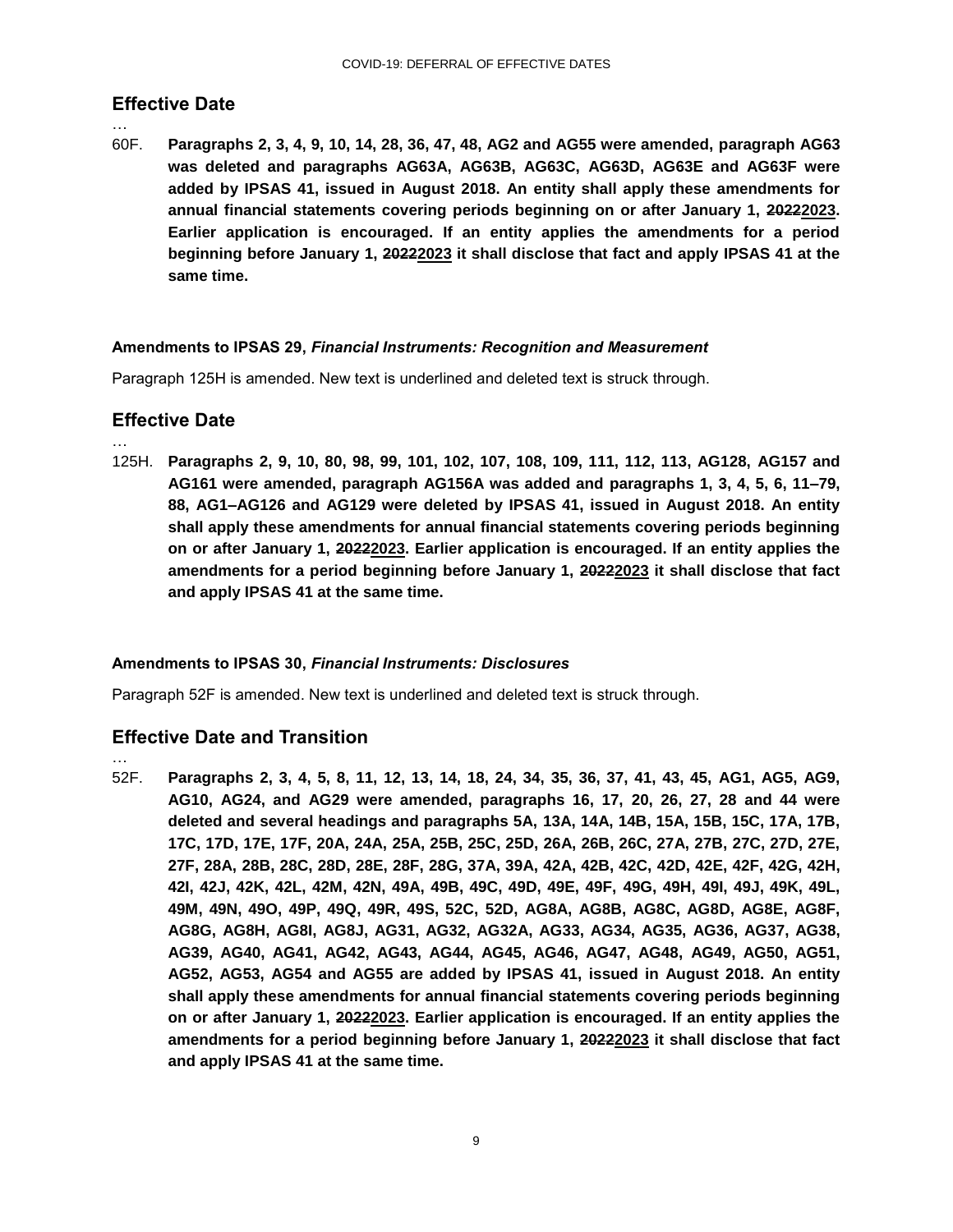#### **Amendments to IPSAS 32,** *Service Concession Arrangements: Grantor*

Paragraph 36D is amended. New text is underlined and deleted text is struck through.

#### **Effective Date**

…

…

36D. **Paragraphs 20, 29, AG37, AG45, AG52 and AG53 were amended by IPSAS 41, issued in August 2018. An entity shall apply these amendments for annual financial statements covering periods beginning on or after January 1, 20222023. Earlier application is encouraged. If an entity applies the amendments for a period beginning before January 1, 20222023 it shall disclose that fact and apply IPSAS 41 at the same time.**

#### **Amendments to IPSAS 33,** *First-Time Adoption of Accrual Basis International Public Sector Accounting Standards (IPSASs)*

Paragraph 154D is amended. New text is underlined and deleted text is struck through.

#### **Effective Date**

154D. **Paragraphs 36, 64, 72, 113, 114, 115, 116, 117, 118, 119, 120, 121, 122 and 124 were amended and paragraphs 114A, 119A, 119B, 119C, 119D, 122A, 122B, 122C, and 122D were added by IPSAS 41, issued in August 2018. An entity shall apply these amendments for annual financial statements covering periods beginning on or after January 1, 20222023. Earlier application is encouraged. If an entity applies the amendments for a period beginning before January 1, 20222023 it shall disclose that fact and apply IPSAS 41 at the same time.**

#### **IPSAS 34,** *Separate Financial Statements*

Paragraph 32B is amended. New text is underlined and deleted text is struck through.

#### **Effective Date**

- …
- 32B. **Paragraphs 6, 12, 13, 14, 15, 22, 26 and 30 were amended by IPSAS 41, issued in August 2018. An entity shall apply these amendments for annual financial statements covering periods beginning on or after January 1, 20222023. Earlier application is encouraged. If an entity applies the amendments for a period beginning before January 1, 20222023 it shall disclose that fact and apply IPSAS 41 at the same time.**

#### **IPSAS 35,** *Consolidated Financial Statements*

Paragraph 79E is amended. New text is underlined and deleted text is struck through.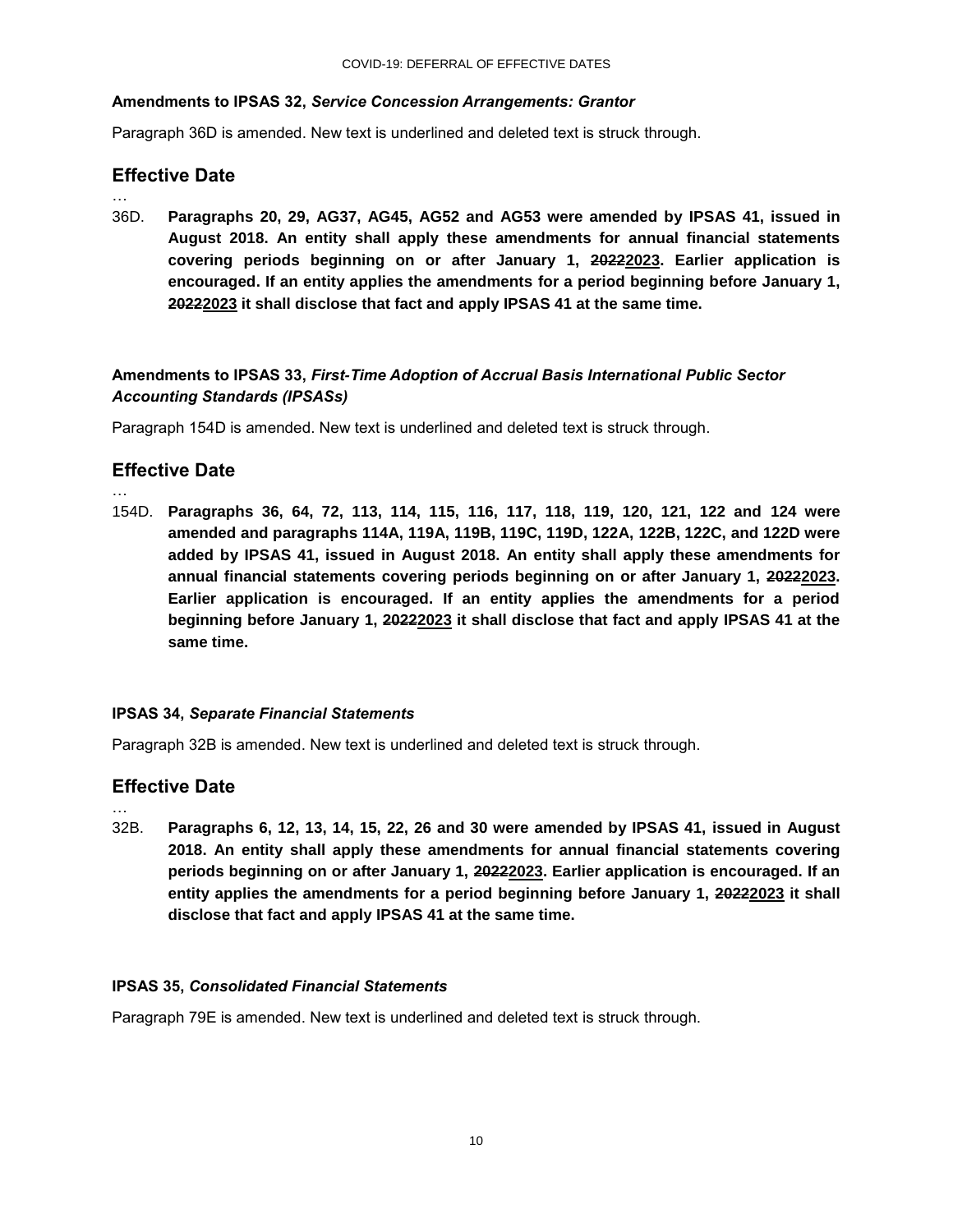#### **Effective Date**

…

…

79E. **Paragraphs 22, 45, 52, 55A, 56, 58 and AG105 were amended by IPSAS 41, issued in August 2018. An entity shall apply these amendments for annual financial statements covering periods beginning on or after January 1, 20222023. Earlier application is encouraged. If an entity applies the amendments for a period beginning before January 1, 20222023 it shall disclose that fact and apply IPSAS 41 at the same time.**

#### **Amendments to IPSAS 36,** *Investments in Associates and Joint Ventures*

Paragraph 51D is amended. New text is underlined and deleted text is struck through.

#### **Effective Date**

51D. **Paragraphs 20, 24, 25, 26, 43, 44 and 45 were amended and paragraphs 44A, 44B and 44C were added by IPSAS 41, issued in August 2018. An entity shall apply these amendments for annual financial statements covering periods beginning on or after January 1, 20222023. Earlier application is encouraged. If an entity applies the amendments for a period beginning before January 1, 20222023 it shall disclose that fact and apply IPSAS 41 at the same time.**

#### **Amendments to IPSAS 37,** *Joint Arrangements*

Paragraph 42D is amended. New text is underlined and deleted text is struck through.

#### **Effective Date**

… 42D. **Paragraphs 28, 30, 41, AG11 and AG33A were amended by IPSAS 41, issued in August 2018. An entity shall apply these amendments for annual financial statements covering periods beginning on or after January 1, 20222023. Earlier application is encouraged. If an entity applies the amendments for a period beginning before January 1, 20222023 it shall disclose that fact and apply IPSAS 41 at the same time.**

#### **Amendments to IPSAS 38,** *Disclosure of Interests in Other Entities*

Paragraph 61C is amended. New text is underlined and deleted text is struck through.

#### **Effective Date**

…

61C. **Paragraph 4 was amended by IPSAS 41, in August 2018. An entity shall apply this amendment for annual financial statements covering periods beginning on or after January 1, 20222023. Earlier application is encouraged. If an entity applies the amendment for a period beginning before January 1, 20222023 it shall disclose that fact and apply IPSAS 41 at the same time.**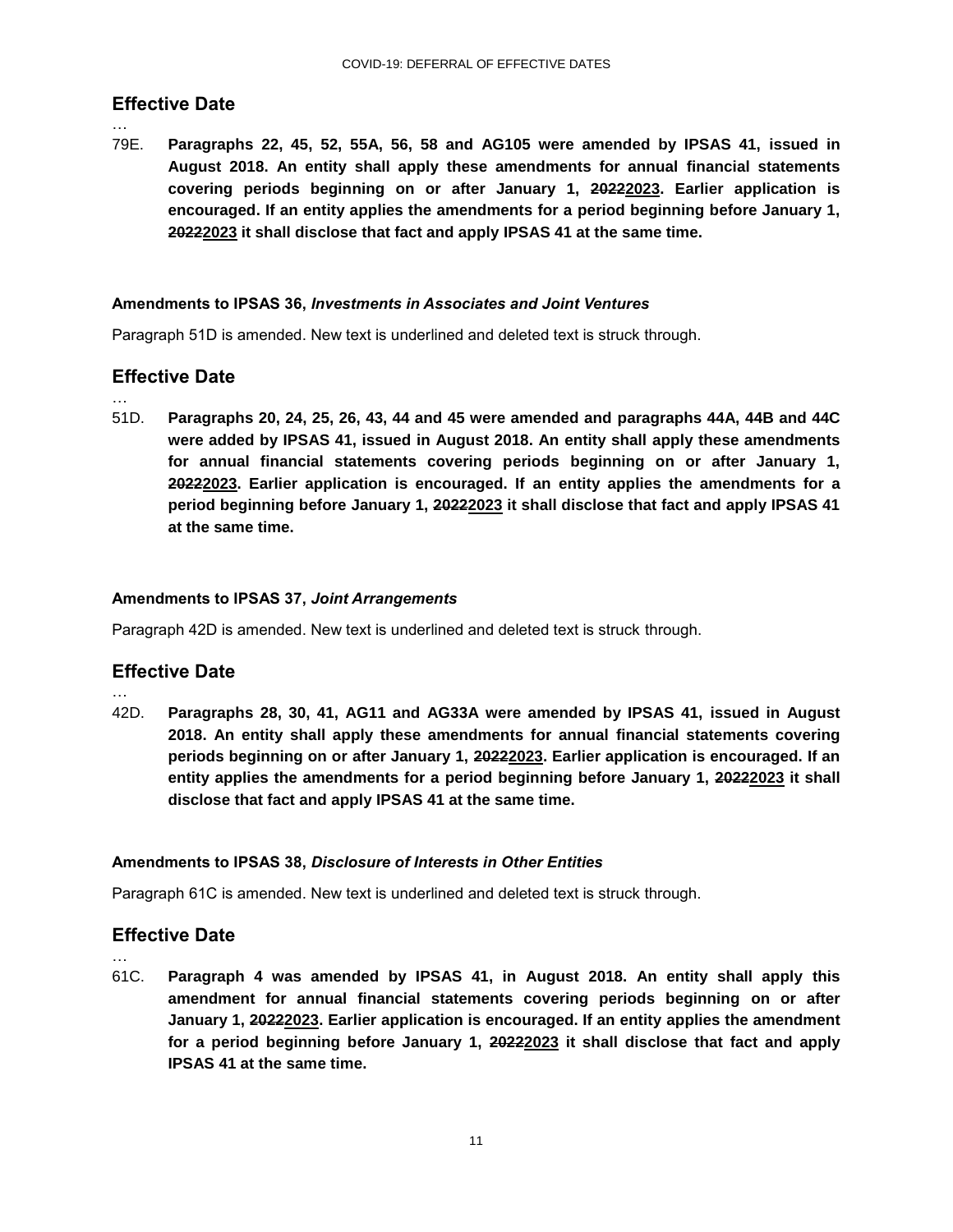#### **Amendments to IPSAS 40,** *Public Sector Combinations*

Paragraph 126A is amended. New text is underlined and deleted text is struck through.

#### **Effective Date**

126A. **Paragraphs 25, 45, 70, 111, 115, 117 and AG88 were amended by IPSAS 41, issued in August 2018. An entity shall apply these amendments for annual financial statements covering periods beginning on or after January 1, 20222023. Earlier application is encouraged. If an entity applies the amendments for a period beginning before January 1, 20222023 it shall disclose that fact and apply IPSAS 41 at the same time.**

#### **Basis for Conclusions**

…

…

#### **Revision of IPSAS 41 as a result of [draft] IPSAS [X] (ED 73),** *COVID-19: Deferral of Effective Dates*

- BC46. The IPSASB published IPSAS 41, *Financial Instruments* in August 2018*.* At the time this Standard was finalized, the Board decided that an entity shall apply it for annual financial statements covering periods beginning on or after January 1, 2022.
- BC47. In June 2020, the IPSASB discussed the effect of the COVID-19 pandemic on financial reporting. The Board noted that the pandemic has created significant pressures on the resources public sector entities might otherwise allocate to the implementation of IPSAS 41.
- BC48. The Board concluded that deferral during a time of significant disruption would provide muchneeded operational relief to public sector entities. Therefore, the Board decided to propose a oneyear deferral of the effective date of IPSAS 41.
- BC49. The Board is not proposing any changes to the Standard other than the deferral of the effective date. Earlier application of the amendments will continue to be permitted.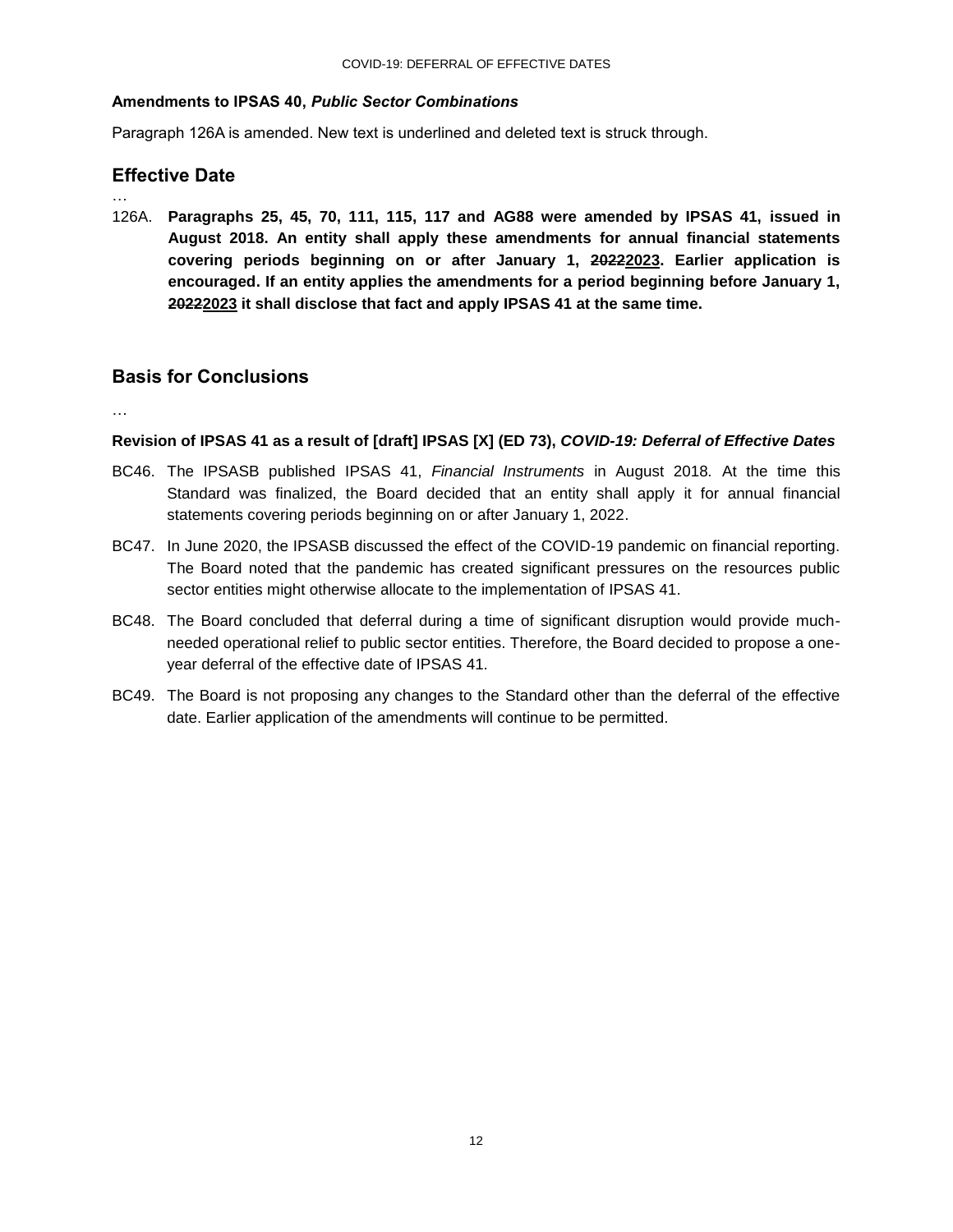### <span id="page-12-0"></span>**2 – AMENDMENTS TO IPSAS 42,** *SOCIAL BENEFITS*

#### **Amendments to IPSAS 42,** *Social Benefits*

Paragraph 35 is amended. New text is underlined and deleted text is struck through.

#### **Effective Date**

35. **An entity shall apply this Standard for annual financial statements covering periods beginning on or after January 1, 20222023. Earlier adoption is encouraged. If an entity applies this Standard for a period beginning before January 1, 20222023, it shall disclose that fact.**

#### **Appendix B**

#### **Amendments to Other IPSAS**

**…**

…

#### **Amendments to IPSAS 33,** *First-time Adoption of Accrual Basis International Public Sector Accounting Standards (IPSASs)*

Paragraph 154G is amended. New text is underlined and deleted text is struck through.

#### **Effective Date**

154G. **Paragraph 36 was amended and paragraphs 134A and 134B were added by IPSAS 42,**  *Social Benefits***, issued in January 2019. An entity shall apply this amendment for annual financial statements covering periods beginning on or after January 1, 20192023. Earlier application is encouraged. If an entity applies the amendment for a period beginning before January 1, 20192023 it shall disclose that fact and apply IPSAS 42 at the same time.**

#### **Basis for Conclusions**

…

#### **Revision of IPSAS 42 as a result of [draft] IPSAS [X] (ED 73),** *COVID-19: Deferral of Effective Dates*

- BC164. The IPSASB published IPSAS 42, *Social Benefits* in January 2019*.* At the time this Standard was finalized, the Board decided that an entity shall apply it for annual financial statements covering periods beginning on or after January 1, 2022.
- BC165. In June 2020, the IPSASB discussed the effect of the COVID-19 pandemic on financial reporting. The Board noted that the pandemic has created significant pressures on the resources public sector entities might otherwise allocate to the implementation of IPSAS 42.
- BC166. The Board concluded that deferral during a time of significant disruption would provide muchneeded operational relief to public sector entities. Therefore, the Board decided to propose a oneyear deferral of the effective date of IPSAS 42.
- BC167. The Board is not proposing any changes to the Standard other than the deferral of the effective date. Earlier application of the amendments will continue to be permitted.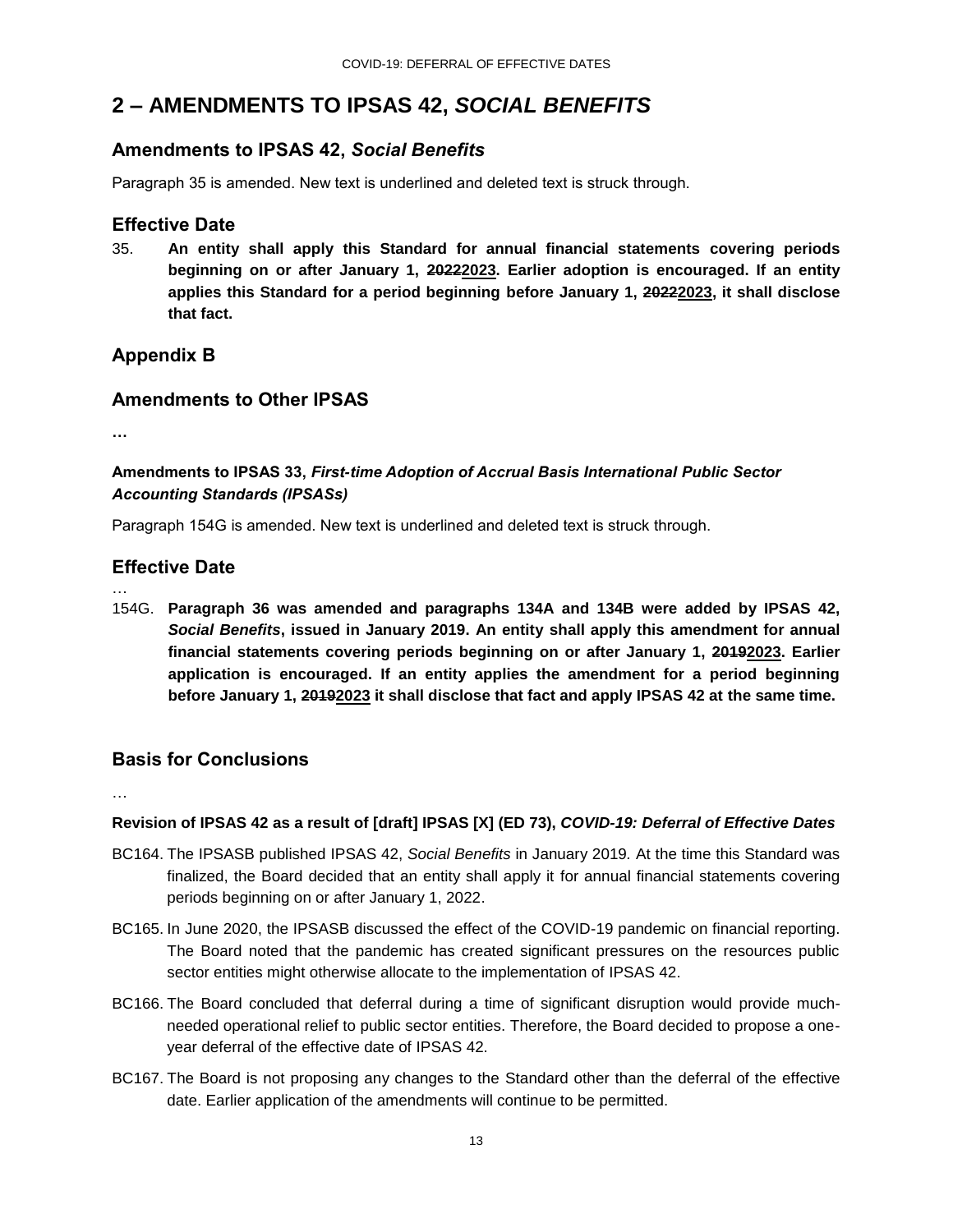# <span id="page-13-0"></span>**3 – AMENDMENTS TO** *LONG-TERM INTERESTS IN ASSOCIATES AND JOINT VENTURES* **(AMENDMENTS TO IPSAS 36) AND** *PREPAYMENT FEATURES WITH NEGATIVE COMPENSATION* **(AMENDMENTS TO IPSAS 41)**

#### **Amendments to IPSAS 36,** *Investments in Associates and Joint Ventures*

Paragraph 51F is amended. New text is underlined and deleted text is struck through.

#### **Effective Date and Transition**

- …
- 51F. **Paragraph 20A was added and paragraph 44 deleted by** *Long-term Interests in Associates and Joint Ventures* **(Amendments to IPSAS 36) and** *Prepayment Features with Negative Compensation* **(Amendments to IPSAS 41), issued in January 2019. An entity shall apply these amendments retrospectively in accordance with IPSAS 3,** *Accounting Policies, Changes in Accounting Estimates and Errors***, for annual financial statements covering periods beginning on or after January 1, 20222023, except as specified in paragraphs 51G– 51I. Earlier application is permitted. If an entity applies these amendments for a period beginning before January 1, 20222023, it shall disclose that fact and apply IPSAS 41 at the same time.**

#### **Basis for Conclusions**

…

#### **Revision of IPSAS 36 as a result of [draft] IPSAS [X] (ED 73),** *COVID-19: Deferral of Effective Dates*

- BC21. The IPSASB published *Long-term Interests in Associates and Joint Ventures* (Amendments to IPSAS 36) and *Prepayment Features with Negative Compensation* (Amendments to IPSAS 41) in January 2019*.* At the time these amendments were finalized, the Board decided that an entity shall apply them for annual financial statements covering periods beginning on or after January 1, 2022.
- BC22. In June 2020, the IPSASB discussed the effect of the COVID-19 pandemic on financial reporting. The Board noted that the pandemic has created significant pressures on the resources public sector entities might otherwise allocate to the implementation of these amendments.
- BC23. The Board concluded that deferral during a time of significant disruption would provide muchneeded operational relief to public sector entities. Therefore, the Board decided to propose a oneyear deferral of the effective date of these amendments.
- BC24. The Board is not proposing any changes to the amendments other than the deferral of the effective date. Earlier application of the amendments will continue to be permitted.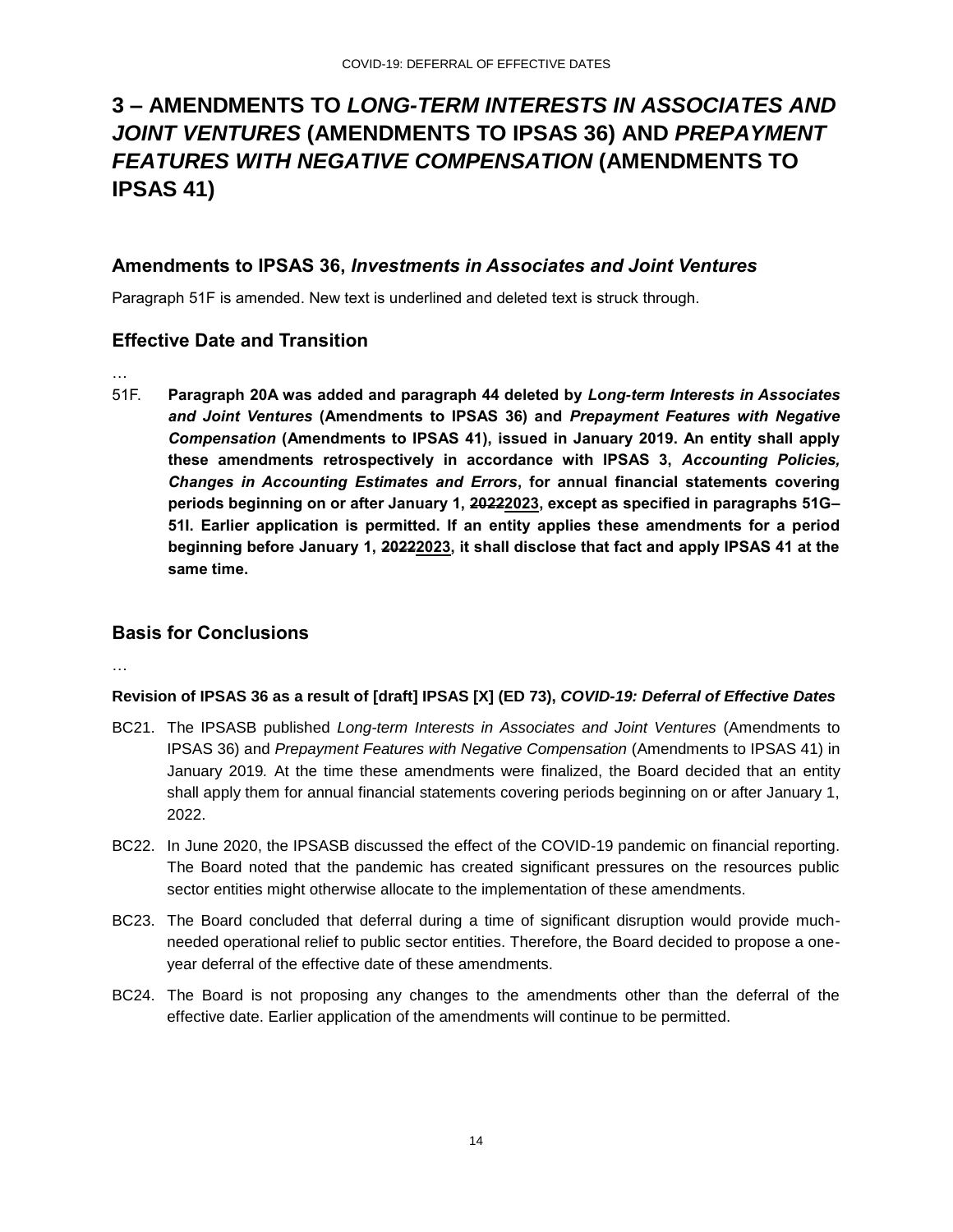#### **Amendments to IPSAS 41,** *Financial Instruments*

Paragraph 156A is amended. New text is underlined and deleted text is struck through.

#### **Effective Date and Transition**

**Effective Date**

…

156A. *Long-term Interests in Associates and Joint Ventures* **(Amendments to IPSAS 36) and** *Prepayment Features with Negative Compensation* **(Amendments to IPSAS 41), issued in January 2019, added paragraphs 184–189 and AG74A and amended paragraphs AG73(b) and AG74(b). An entity shall apply these amendments for annual periods beginning on or after January 1, 20222023. Earlier application is permitted. If an entity applies these amendments for an earlier period, it shall disclose that fact.**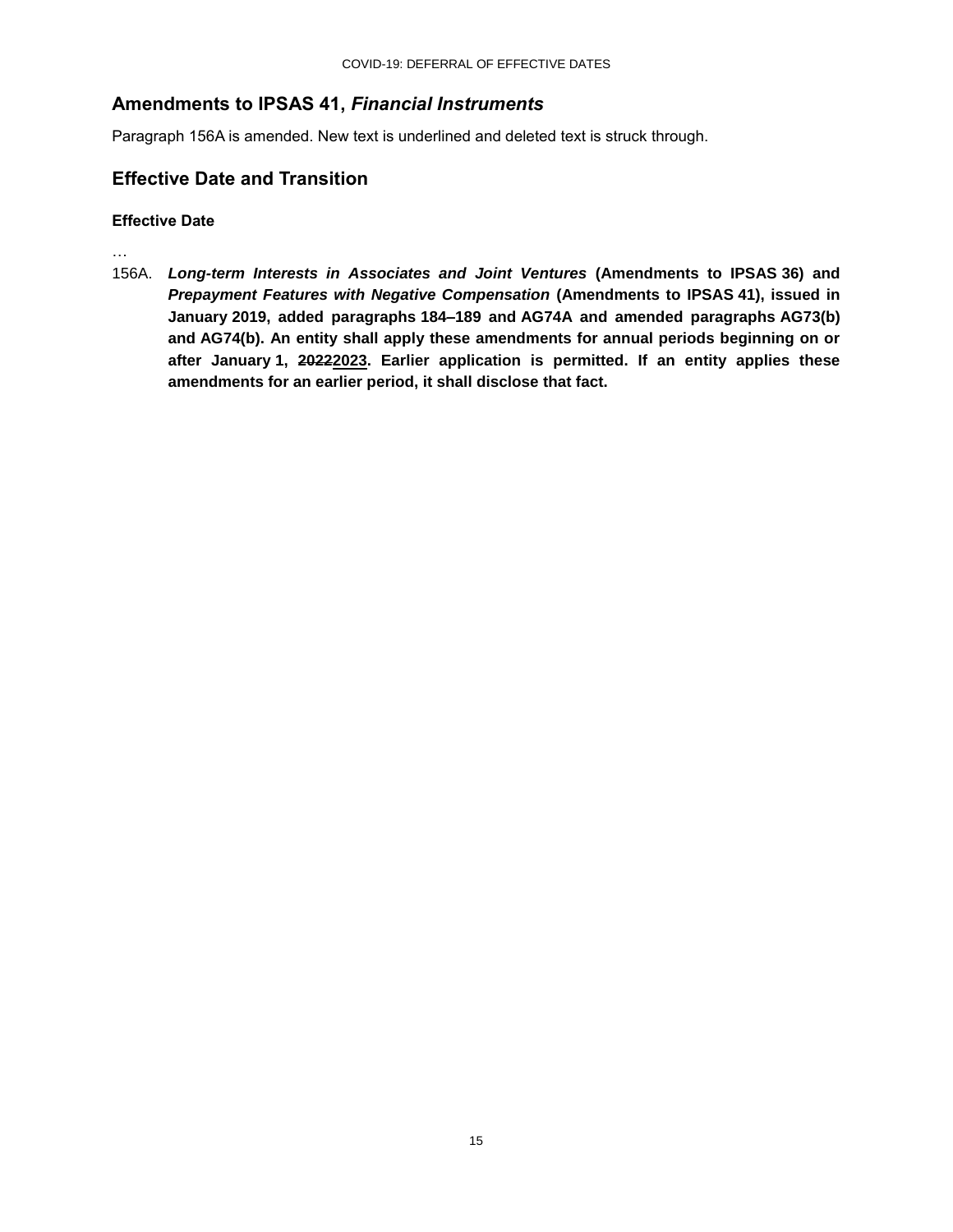# <span id="page-15-0"></span>**4 – AMENDMENTS TO** *COLLECTIVE AND INDIVIDUAL SERVICES* **(AMENDMENTS TO IPSAS 19)**

### **Amendments to IPSAS 19,** *Provisions, Contingent Liabilities and Contingent Assets*

Paragraph 111J is amended. New text is underlined and deleted text is struck through.

#### **Effective Date**

…

111J. **Paragraphs 6A and AG1–AG20 were added and paragraph 18 was amended by** *Collective and Individual Services* **(Amendments to IPSAS 19), issued in January 2020. An entity shall apply these amendments for annual financial statements covering periods beginning on or after January 1, 20222023. Earlier application is encouraged. If an entity applies the amendments for a period beginning before January 1, 20222023 it shall disclose that fact and apply IPSAS 42,** *Social Benefits***, at the same time.**

#### **Basis for Conclusions**

…

#### **Revision of IPSAS 19 as a result of [draft] IPSAS [X] (ED 73),** *COVID-19: Deferral of Effective Dates*

- BC22. The IPSASB published *Collective and Individual Services* (Amendments to IPSAS 19) in January 2020. At the time these amendments were finalized, the Board decided that an entity shall apply them for annual financial statements covering periods beginning on or after January 1, 2022.
- BC23. In June 2020, the IPSASB discussed the effect of the COVID-19 pandemic on financial reporting. The Board noted that the pandemic has created significant pressures on the resources public sector entities might otherwise allocate to the implementation of these amendments.
- BC24. The Board concluded that deferral during a time of significant disruption would provide muchneeded operational relief to public sector entities. Therefore, the Board decided to propose a oneyear deferral of the effective date of these amendments.
- BC25. The Board is not proposing any changes to the amendments other than the deferral of the effective date. Earlier application of the amendments will continue to be permitted.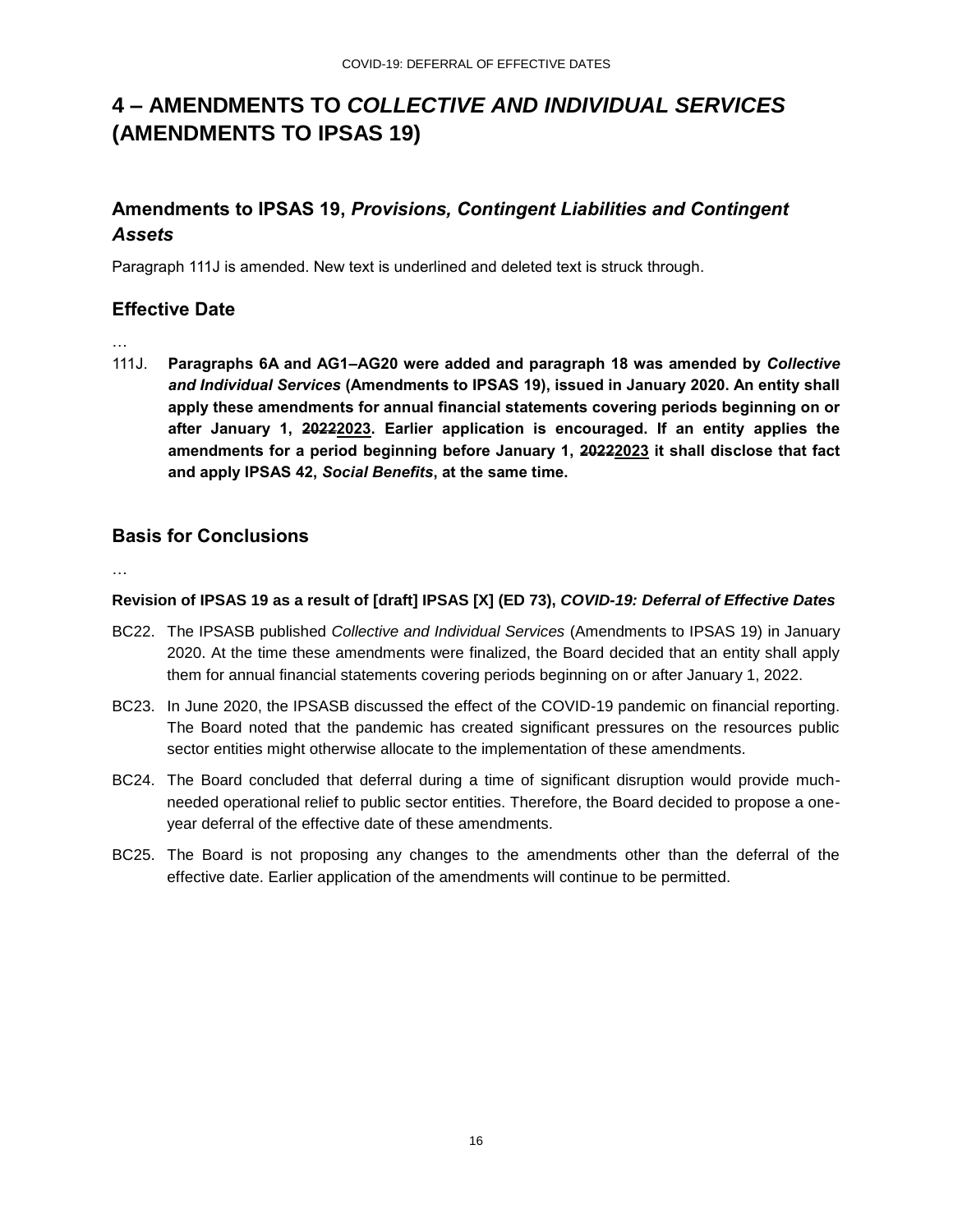#### **Amendments to IPSAS 42,** *Social Benefits*

Paragraph 35A is amended. New text is underlined and deleted text is struck through.

#### **Effective Date**

…

35A. **Paragraph 4A was added by** *Collective and Individual Services* **(Amendments to IPSAS 19). An entity shall apply this amendment for annual financial statements covering periods beginning on or after January 1, 20222023. Earlier application is encouraged.**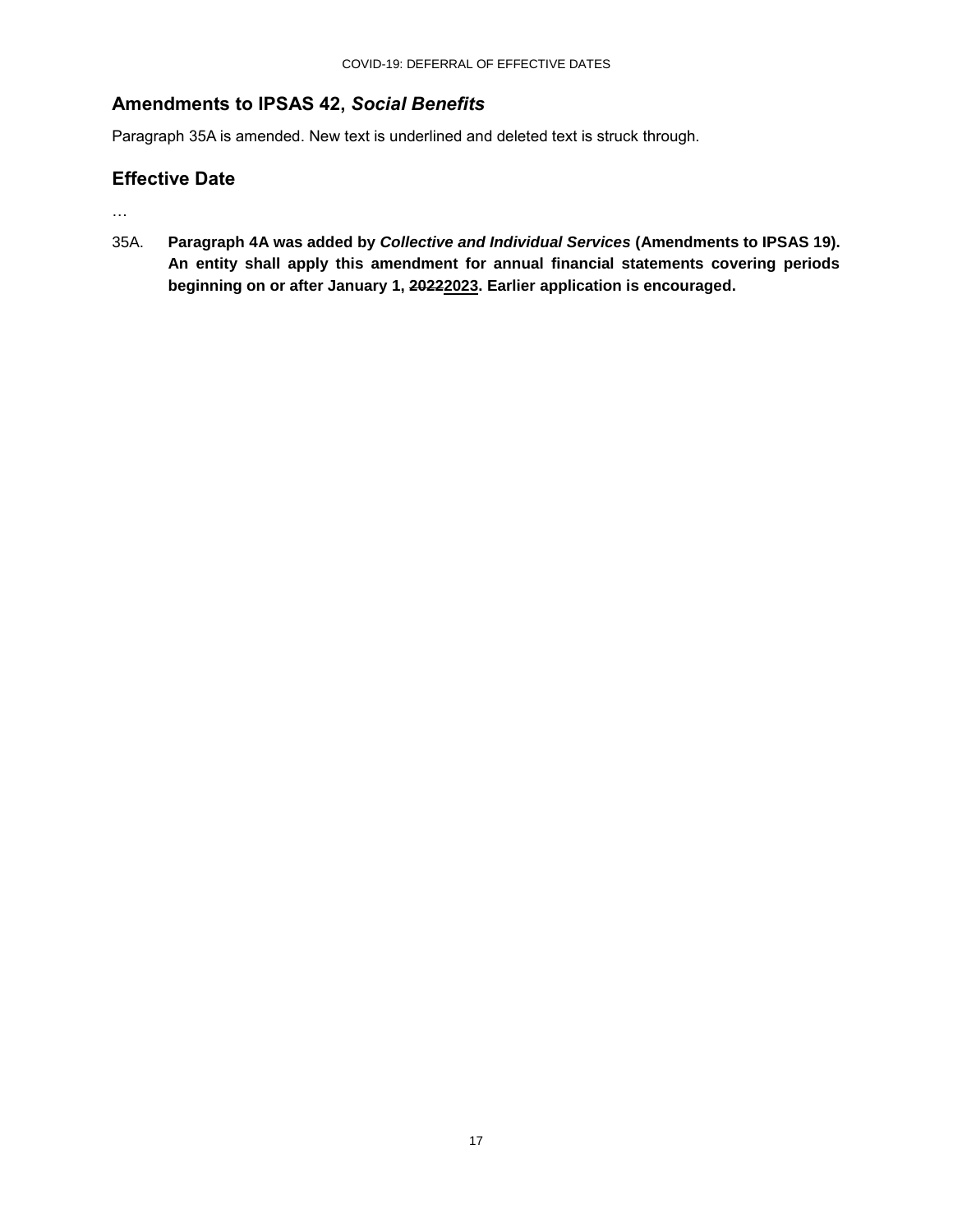### <span id="page-17-0"></span>**5 – AMENDMENTS TO** *IMPROVEMENTS TO IPSAS, 2019*

#### **Amendment: Part 1a**

#### **Amendments to IPSAS 5,** *Borrowing Costs*

Paragraph 42E is amended. New text is underlined and deleted text is struck through.

#### **Effective Date**

…

42E. **Paragraph 6 was amended by** *Improvements to IPSAS, 2019***, issued in January 2020. An entity shall apply this amendment for annual financial statements covering periods beginning on or after January 1, 2022. Earlier application is permitted. If an entity applies this amendment for a period beginning before January 1, 20222023, it shall disclose that fact and apply IPSAS 41 at the same time.**

#### **Basis for Conclusions**

…

#### **Revision of IPSAS 5 as a result of [draft] IPSAS [X] (ED 73),** *COVID-19: Deferral of Effective Dates*

- BC4. The IPSASB published *Improvements to IPSAS, 2019* in January 2020. At the time these amendments were finalized, the Board decided that an entity shall apply them for annual financial statements covering periods beginning on or after January 1, 2022.
- BC5. In June 2020, the IPSASB discussed the effect of the COVID-19 pandemic on financial reporting. The Board noted that the pandemic has created significant pressures on the resources public sector entities might otherwise allocate to the implementation of these amendments.
- BC6. The Board concluded that deferral during a time of significant disruption would provide muchneeded operational relief to public sector entities. Therefore, the Board decided to propose a oneyear deferral of the effective date of these amendments.
- BC7. The Board is not proposing any changes to the amendments other than the deferral of the effective date. Earlier application of the amendments will continue to be permitted.

#### **Amendment: Part 1c**

#### **Amendments to IPSAS 30,** *Financial Instruments: Disclosures*

Paragraph 52G is amended. New text is underlined and deleted text is struck through.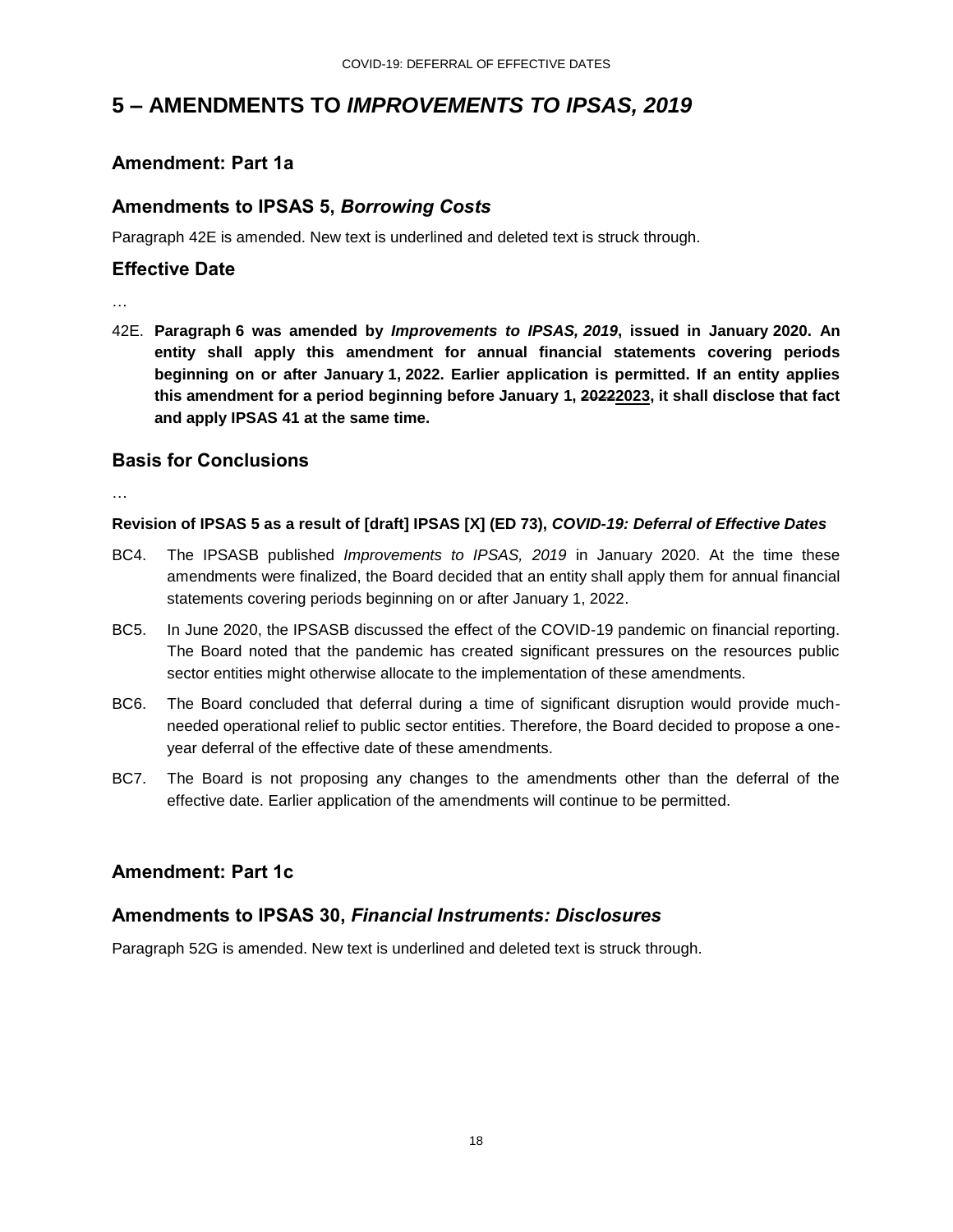#### **Effective Date**

…

52G. **Paragraph AG5 was amended by** *Improvements to IPSAS, 2019***, issued in January 2020. An entity shall apply this amendment for annual financial statements covering periods beginning on or after January 1, 2022. Earlier application is permitted. If an entity applies this amendment for a period beginning before January 1, 20222023, it shall disclose that fact and apply IPSAS 41 at the same time.**

#### **Basis for Conclusions**

…

#### **Revision of IPSAS 30 as a result of [draft] IPSAS [X] (ED 73),** *COVID-19: Deferral of Effective Dates*

- BC8. The IPSASB published *Improvements to IPSAS, 2019* in January 2020. At the time these amendments were finalized, the Board decided that an entity shall apply them for annual financial statements covering periods beginning on or after January 1, 2022.
- BC9. In June 2020, the IPSASB discussed the effect of the COVID-19 pandemic on financial reporting. The Board noted that the pandemic has created significant pressures on the resources public sector entities might otherwise allocate to the implementation of these amendments.
- BC10. The Board concluded that deferral during a time of significant disruption would provide muchneeded operational relief to public sector entities. Therefore, the Board decided to propose a oneyear deferral of the effective date of these amendments.
- BC11. The Board is not proposing any changes to the amendments other than the deferral of the effective date. Earlier application of the amendments will continue to be permitted.

#### **Amendment: Part 1d**

### **Amendments to IPSAS 33,** *First Time Adoption of Accrual Basis International Public Sector Accounting Standards (IPSASs)*

Paragraph 154H is amended. New text is underlined and deleted text is struck through.

#### **Effective Date**

…

154H. **Paragraph 113 was amended, paragraph 113A was added and paragraph 114 was deleted by** *Improvements to IPSAS, 2019***, issued in January 2020. An entity shall apply these amendments for annual financial statements covering periods beginning on or after January 1, 2022. Earlier application is permitted. If an entity applies these amendments for a period beginning before January 1, 20222023, it shall disclose that fact and apply IPSAS 41 at the same time.**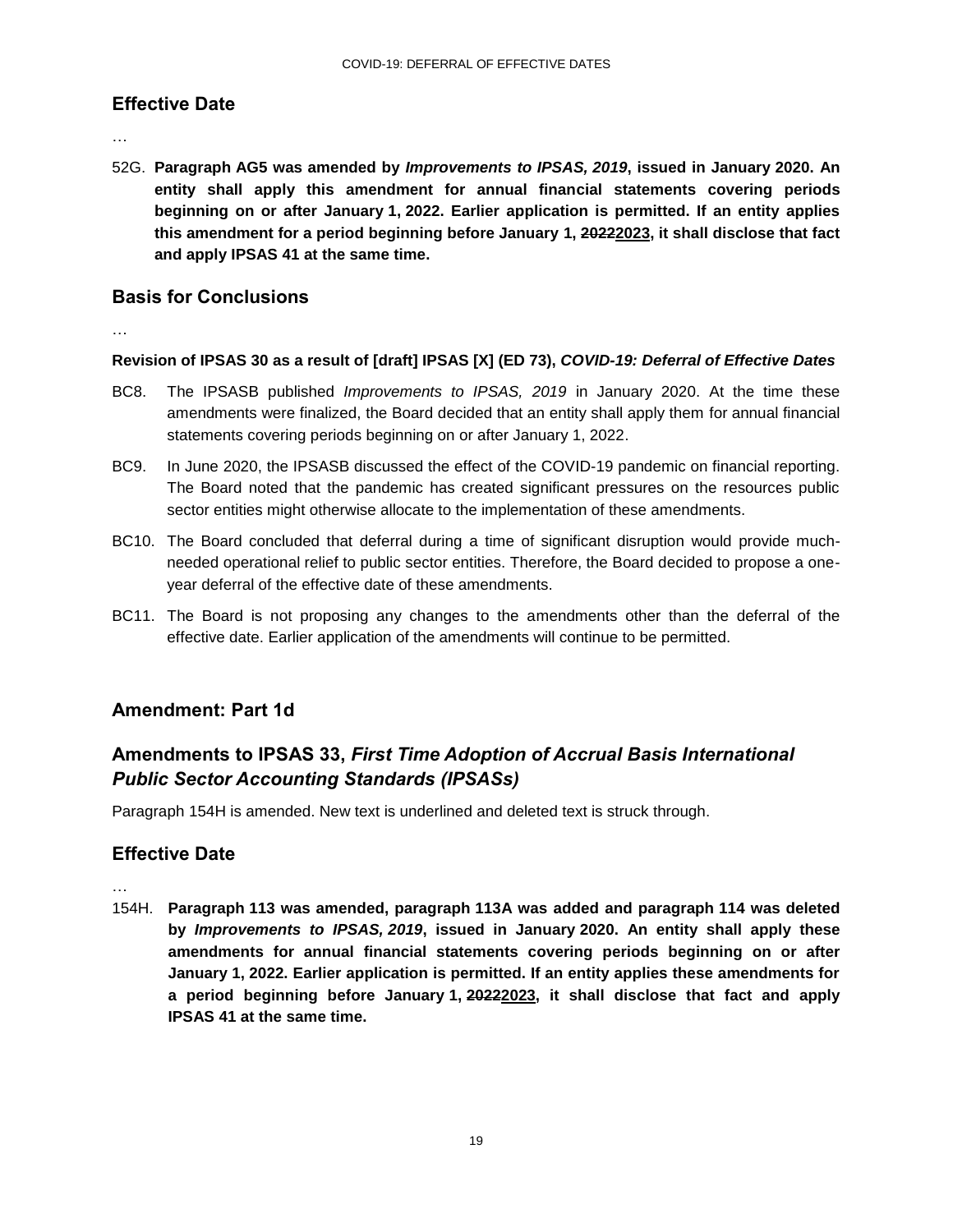#### **Basis for Conclusions**

…

#### **Revision of IPSAS 33 as a result of [draft] IPSAS [X] (ED 73),** *COVID-19: Deferral of Effective Dates*

- BC122. The IPSASB published *Improvements to IPSAS, 2019* in January 2020. At the time these amendments were finalized, the Board decided that an entity shall apply them for annual financial statements covering periods beginning on or after January 1, 2022.
- BC123. In June 2020, the IPSASB discussed the effect of the COVID-19 pandemic on financial reporting. The Board noted that the pandemic has created significant pressures on the resources public sector entities might otherwise allocate to the implementation of these amendments.
- BC124. The Board concluded that deferral during a time of significant disruption would provide muchneeded operational relief to public sector entities. Therefore, the Board decided to propose a oneyear deferral of the effective date of these amendments.
- BC125. The Board is not proposing any changes to the amendments other than the deferral of the effective date. Earlier application of the amendments will continue to be permitted.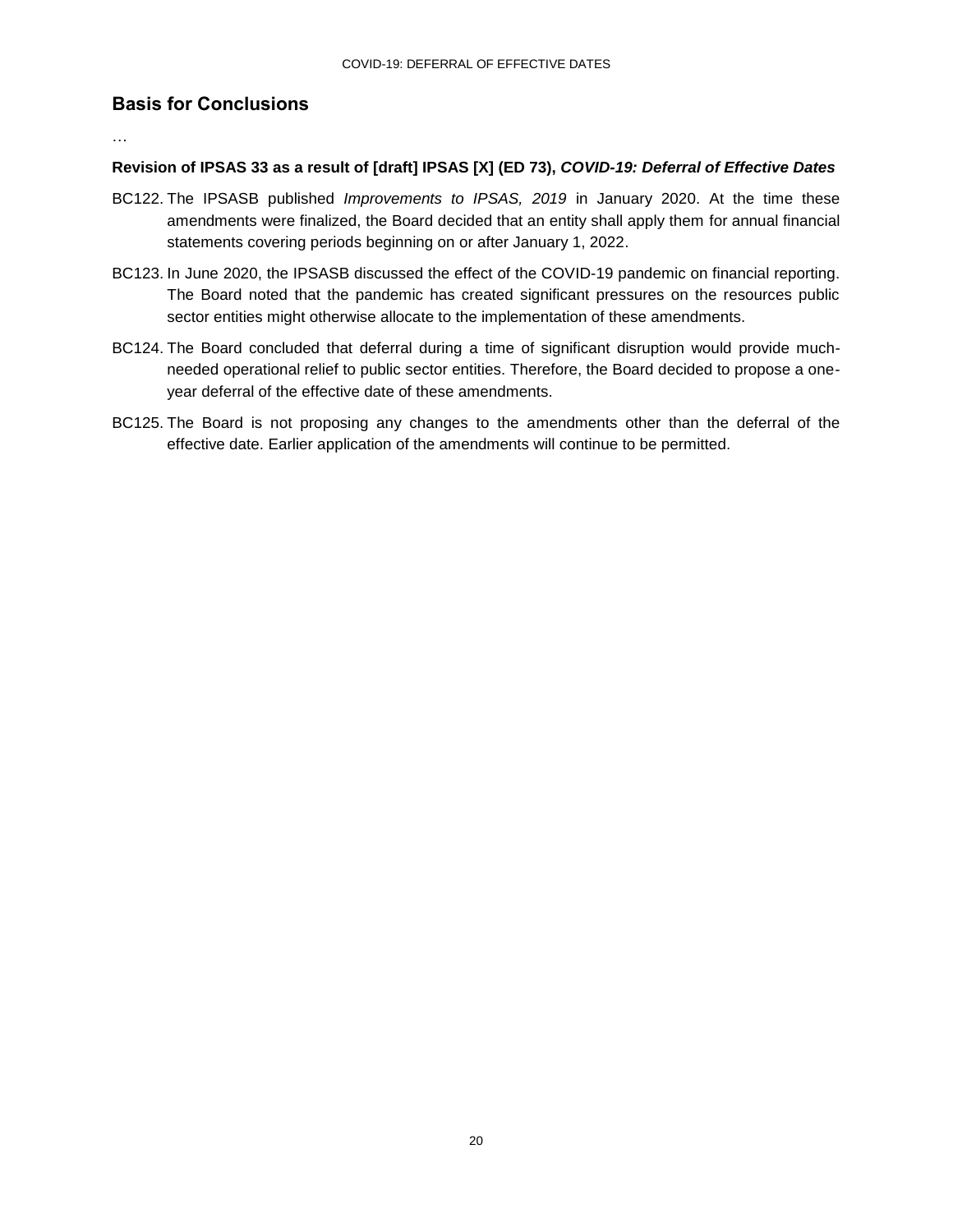<span id="page-20-0"></span>International Public Sector Accounting Standards, Exposure Drafts, Consultation Papers, Recommended Practice Guidelines, and other IPSASB publications are published by, and copyright of, IFAC.

The IPSASB and IFAC do not accept responsibility for loss caused to any person who acts or refrains from acting in reliance on the material in this publication, whether such loss is caused by negligence or otherwise.

The 'International Public Sector Accounting Standards Board', 'International Public Sector Accounting Standards', 'Recommended Practice Guidelines', 'International Federation of Accountants', 'IPSASB', 'IPSAS', 'RPG', 'IFAC', the IPSASB logo, and IFAC logo are trademarks of IFAC, or registered trademarks and service marks of IFAC in the US and other countries.

Copyright © July 2020 by the International Federation of Accountants (IFAC). All rights reserved. Permission is granted to make copies of this work to achieve maximum exposure and feedback provided that each copy bears the following credit line: "*Copyright © July 2020 by the International Federation of Accountants (IFAC). All rights reserved. Used with permission of IFAC. Permission is granted to make copies of this work to achieve maximum exposure and feedback*."